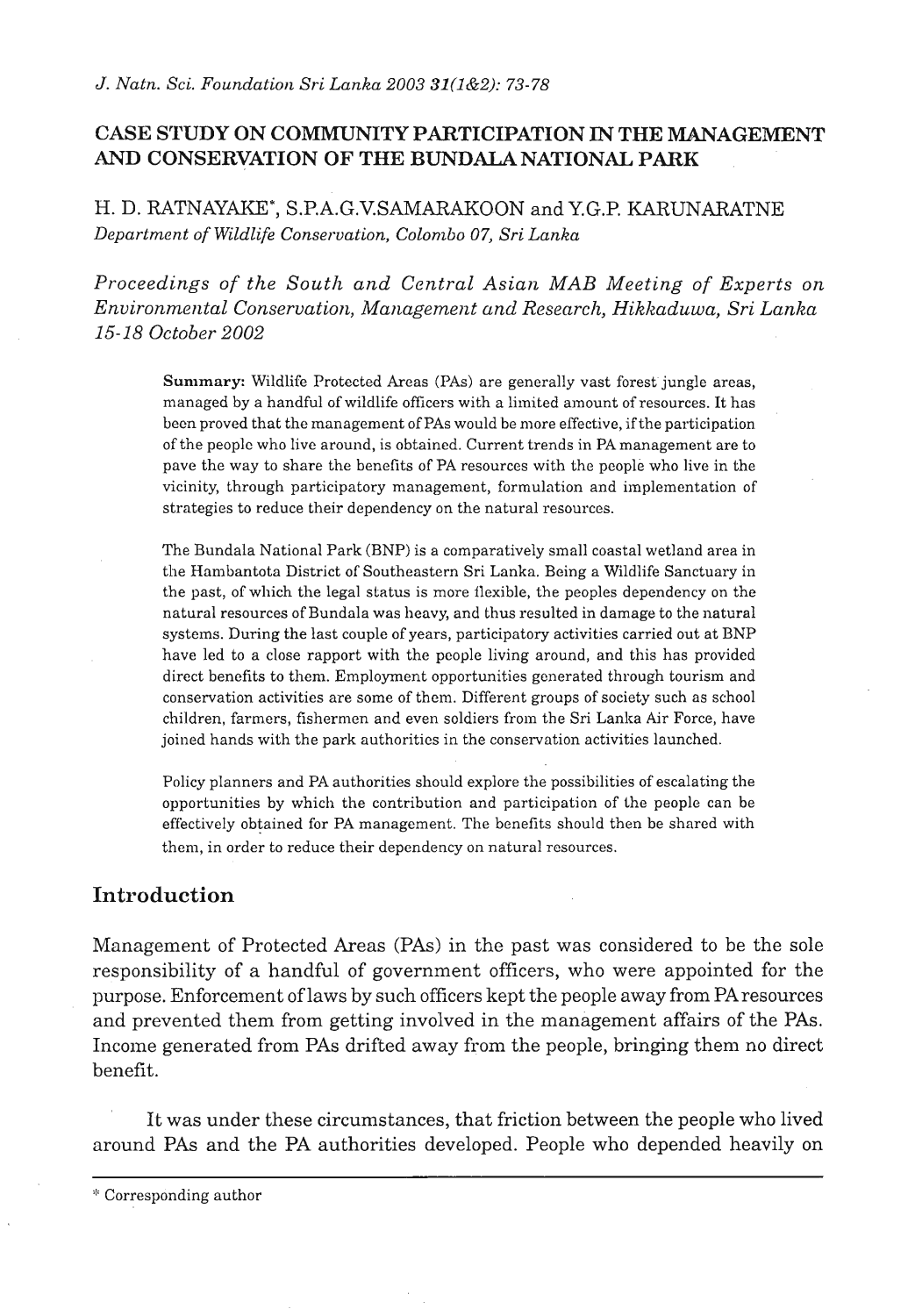natural resources, found no alternative but to illegally exploit natural resources, deepening the confrontation with the PA authorities.

It was only a few decades ago, that policy planners for natural resources management, realized that the management of natural resources could be more effective, if the contribution and participation of people living around PAS are allowed and accepted. The concept of peoples participation in natural resources management gradually evolved initially in the international arena, and soon became popular among the national policy planners of countries around the world. It proved to be quite fruitful in certain parts of the world, especially in the developing countries, where the peoples dependence on PAresources is heavy. National policies of countries around the world on natural resource management, were adjusted to make room for peoples participation, and PA managers were trained accordingly to be more courteous towards the people. Training courses on the concept of participatory management of PAS have a heavy demand today.

Tools such as Participatory Rural Appraisal (PRA) were developed to explore the traditional knowledge and experiences of the rural people in natural resources, and to determine ways and means of harnessing them for PA management. PRA allows the PA planners and people to sit together and discuss strategies for reducing the dependency of people on PA resources. A PA planner or a manager with a creative mind and an open heart will soon come up with effective strategies for providing . alternatives to meet the demand for natural resources of people, and for the upliftment of their socio-economic status.

Even before the National Wildlife Policy of Sri Lanka, within which the peoples participation in PA management is widely accepted, was introduced in 1991, the Department of Wildlife Conservation (DWLC) allowed the people in the vicinity of PAs, to be benefited by providing them with employment opportunities. They were recruited as labourers and' most of them rose to higher ranks, becoming directly involved in the conventional framework of PA management.

In recent times, the DWLC has expanded the opportunities for local people to participate and contribute to PA management, thus building a strong rapport with them. A large number of young people from the vicinity of several PAS have been employed as volunteer guides.

One of the leading PAS of Sri Lanka, namely the Bundala National Park (BNP), has gone far beyond recruiting voluntary guides, and has set an example in effective participatory management of PAS, during the last couple of years.

The objective of this paper is to review and evaluate the activities carried out at BNP with the participation of people, as a case study.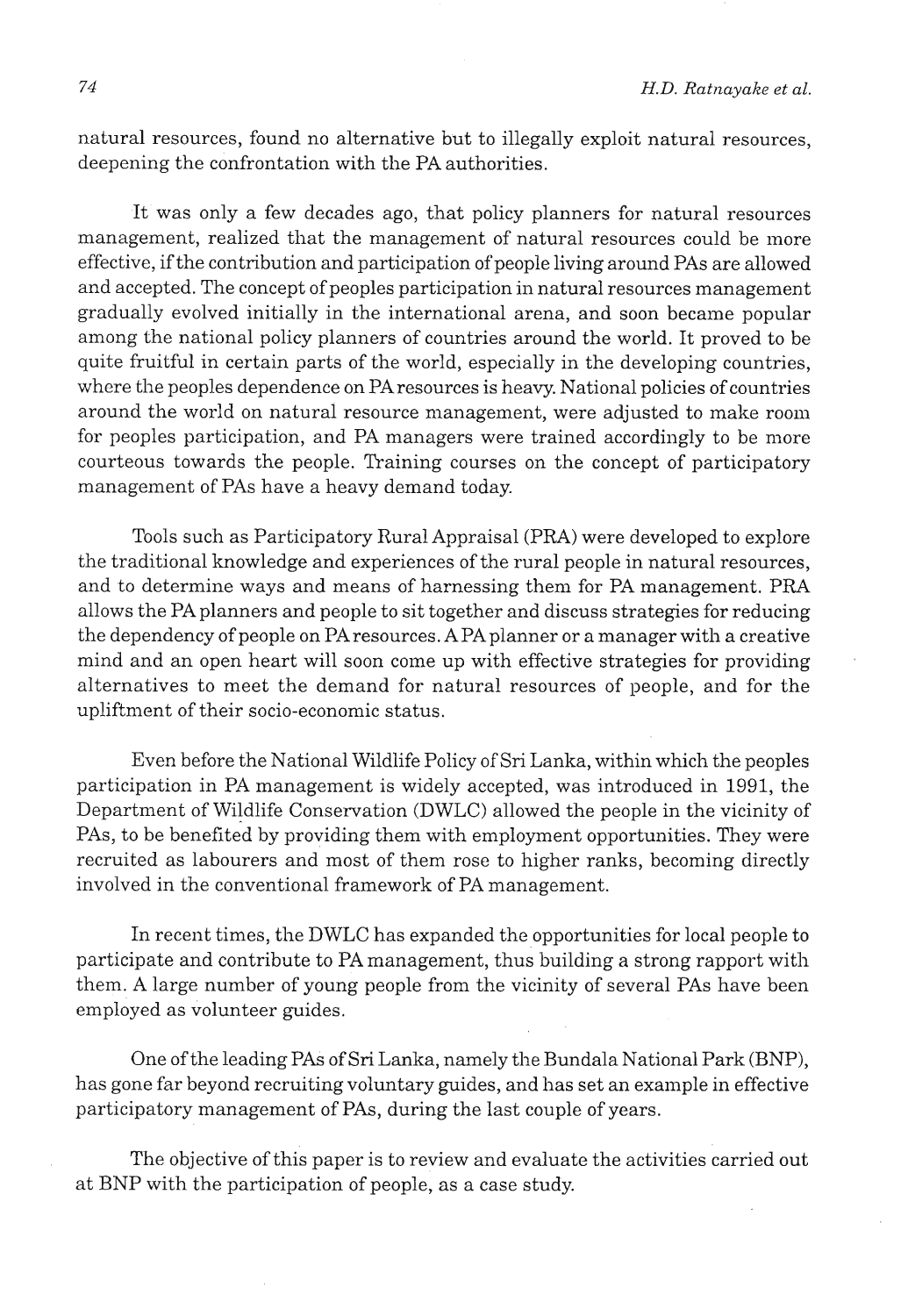## **Bundala National Park (BNP)**

With an extent of 6,216ha, BNP falls within the southeastern arid zone of Sri Lanka, where the annual rainfall is around 1,074mm. The mean annual temperature is about 27.1°C. The area falling within BNP was first declared as a sanctuary in 1969 with the objective of protecting a coastal wetland area in the Hambantota District, heavily utilized by migratory and local aquatic species of birds. Apart from the rich array of bird species, almost all species of mammalian and reptilian species of the low country dry zone of Sri Lanka have also been recorded within BNP, including elephants and two crocodile species. The dominant vegetation type of the park can be described as thorny scrub jungle, peculiar to the dry parts of the country.

The Bundala Sanctuary was upgraded to the status of a National Park in 1992, and the value of BNP was further recognized by its addition to the list of Wetlands of International Importance, by the "Ramsar" International Convention. Subsequently, the infrastructure of BNP was gradually developed to accommodate the heavy influx of local and foreign tourists. BNP today being conveniently located close to the Hambantota - Kataragama highway, and the tourist center of Hambantota, is one of the National Parks which brings in the highest income.

## **Peoples Dependence on BNP**

In the past, as the BNP was a sanctuary, people living around it had no scruples with regard to the exploitation of its resources. Sanctuaries have a more relaxed set of laws and regulations under the Fauna and Flora Protection Ordinance, where the people are allowed to move freely. The following are some of the resources used by the people living around BNP, before it was declared a NP:

- Fishing in the five lagoons within the PA
- Fishing in the deep sea off the Bundala Sanctuary
- Shell mining
- Unregulated tourism in the sanctuary
- Collection of turtle eggs
- Fuelwood collection  $\bullet$
- Livestock grazing  $\bullet$
- Illegal poaching  $\bullet$

It is obvious that the damage caused by such unregulated utilization ofnatural resources was immense. Most of these activities were brought under control, since its declaration as a NP and the deployment of DWLC staff on the periphery of the park. Although this reduced the human pressure on park resources to a considerable extent, even minor damage caused to the park over a period of time could not be ignored. **A** limited number of officers, who carried out the conventional protective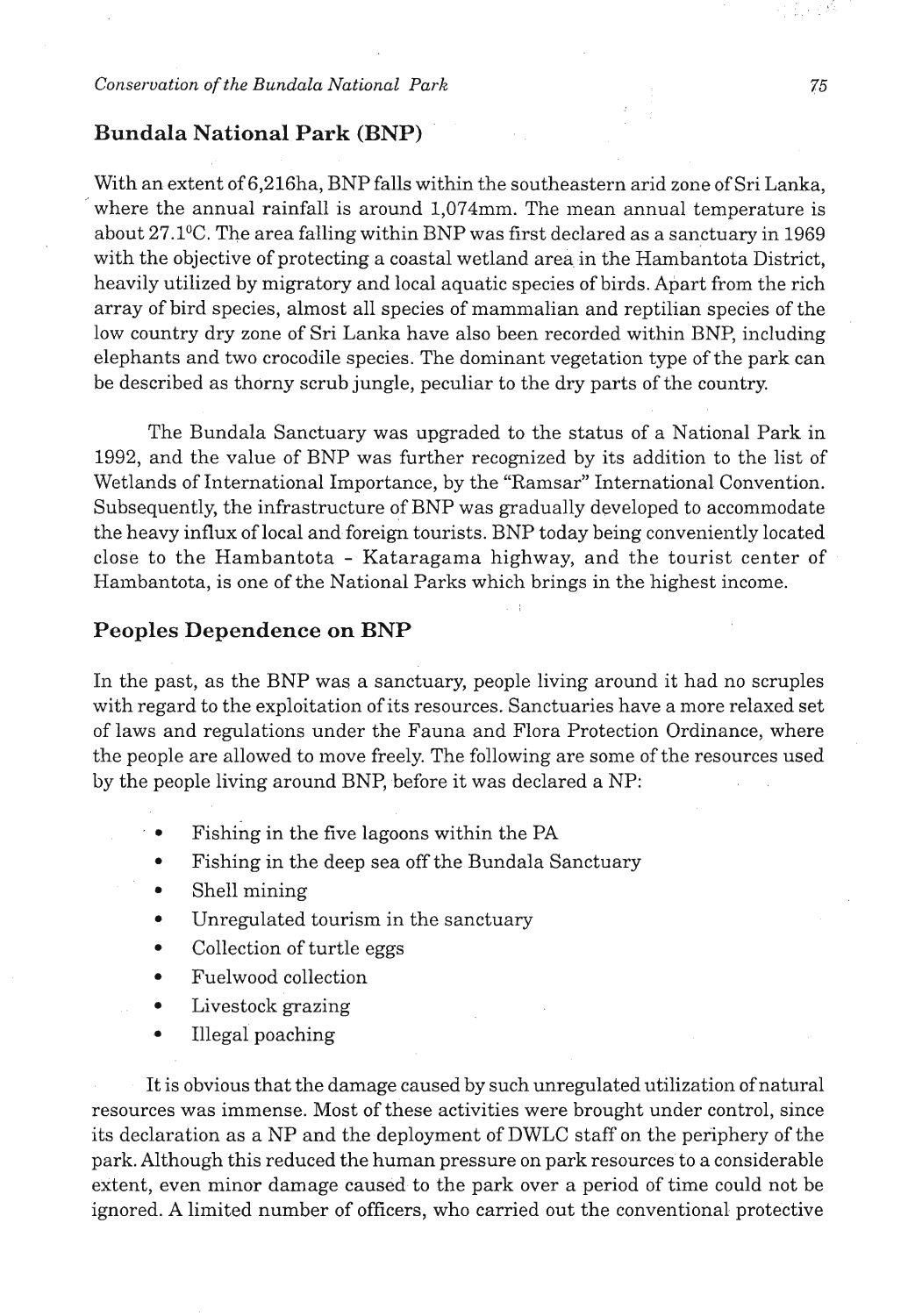.!

strategies against illegal activities of villagers, was successful only to a certain extent. It became obvious that the illegal exploitation of park resources by people could not effectively be prevented solely by law enforcement and other preventive measures.

Realizing the need to change the attitude of the people towards conservation, it was decided to launch a series of programmes to build up a rapport between the park staff and the people. The objective of this was to regularize the utilization of renewable resources in the park and to obtain the contribution and participation of the people in the management affairs of the park.

Some of the activities carried out during the last couple of years which led to the establishment of a more harmonious relationship between the park authorities and the people living around BNP, are outlined below.

## *Employment opportunities*

A batch of 17 young school leavers from the surrounding villages have been recruited as volunteer guides, and are being deployed at the Park head quarters. They accompany the visitors into the park and educate them on the park's resources, thus helping to make their visit more educative and meaningful.

These young employees have shown a keen interest in participating in other park activities too, such as in the development of visitor facilities.

## *Regulation of fishing in the park* ' :,

A series of discussions were organized with the fishermen to develop a regulatory mechanism for fishing in the lagoons within the park **and** using park beaches for deep-sea fishing. It was agreed to limit the number of permits issued for fishing within the park, and to demarcate landing areas for boats. This has effectively reduced the impact of the fisheries industry on the park resources, especially on the bird community of the park.

#### . , *Promotion of conservation awareness among people*

The contribution of school children towards the promotion of conservation awareness among the public was immense. A series of conservation education and extension programmes were launched with the participation of school children during the last couple of years. World Wetlands Day was marked with a massive conservation march from Hambantota to park headquarters. Hundreds of school children from the schools in the surrounding areas of BNP participated in the event.

**A** two week long conservation awareness programme was successfully carried out at' Kataragama, in line with the annual Esala Festival in the year 2001. This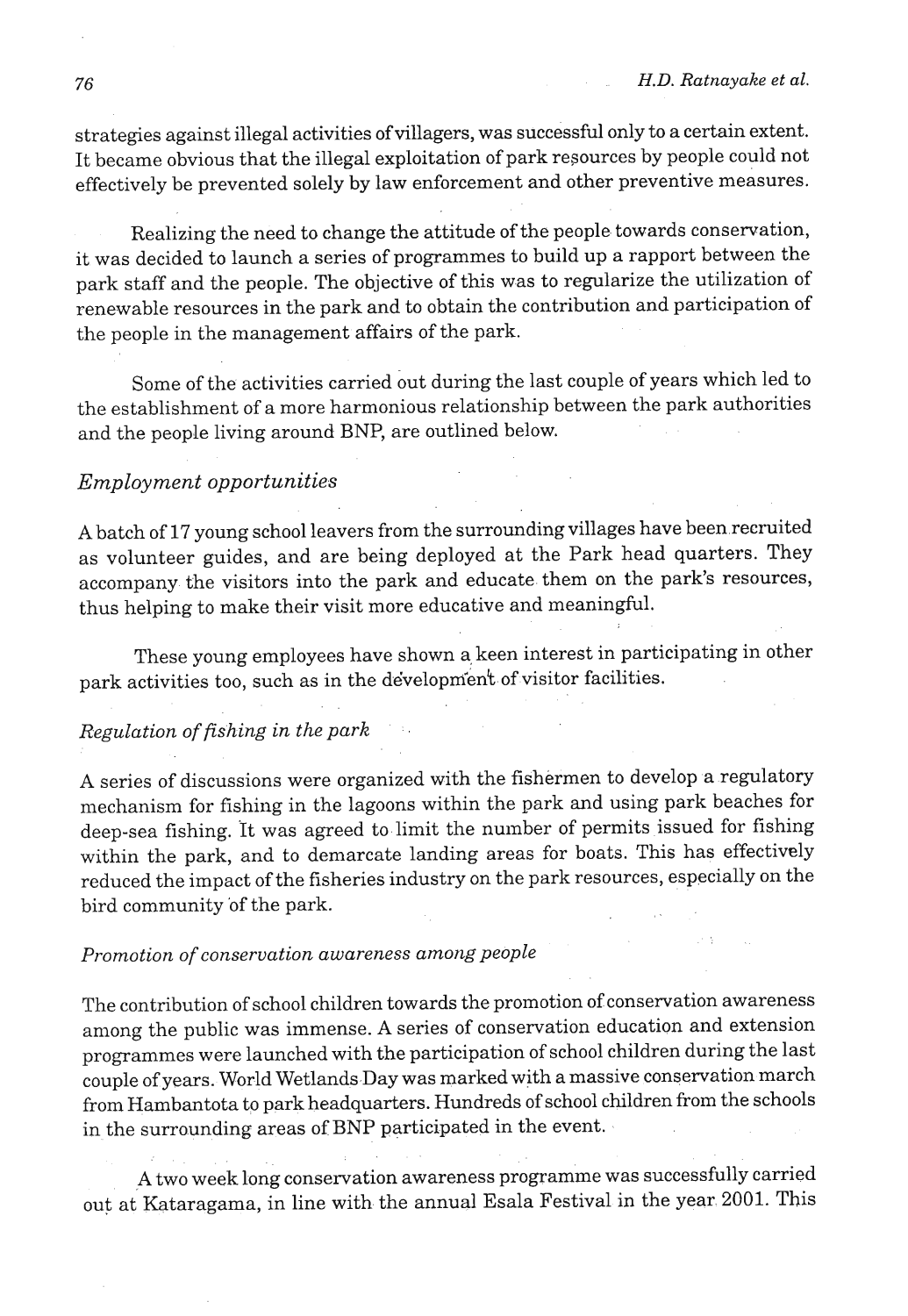## *Conservation of the Bundala National Park* **77**

programme included various items such as street dramas, songs, distribution of leaflets, exhibitions, etc., produced by the school children themselves. These activities were quite effective in creating conservation awareness among the millions of pilgrims who converged at Kataragama from every part of the country.

Awareness programmes are regularly conducted for school children around BNP. A series of ten programmes were to be completed within the year 2002.

#### Peoples contribution to habitat management

The long drought which prevailed during the dry spell in the year 2001, severely affected the water dependant species of wild animals in the park, especially the mammals. Alternative artificial water sources were developed in the park and these had to be constantly replenished. People living around the park extended their fullest cooperation in achieving this task, by supplying fresh water and vehicles for transportation.

## Turtle conservation project

Out of the seven species of turtles in the world, five species have been recorded in Sri Lanka. The number of turtle species recorded on the beaches of BNP are five, namely, Loggerhead, Green, Hawksbill, Olive Ridley and Leatherback.

In the past, a turtle conservation project was carried out by a NGO on the Bundala beach, through which turtle nests were protected from poachers and natural predators, until the hatchlings were released into the sea. This project has been restarted and is being carried out on a larger scale under the supervision of the park authorities. Fifteen villagers have been employed in the project on a casual basis and are keeping vigilance round the clock. Turtle nests on the beach are demarcated and they record the data on the hatchlings released into the sea. The number of nesting turtles observed since the inception of the project was 139, and more than 5,000 hatchlings released into the sea were observed. It is proposed to develop this project as a tourist venture, under which the villagers would be encouraged to establish a cultural centre, managed by a villagers' society.

### Control of invasive plants

Invasion of exotic plant species such as Prosopis juliflora and Opuntia dillenii, has become a major threat to the natural habitats within BNP. It was observed that control of Prosopis is the most urgent requirement in order to keep intact the natural plant communities in the park.

Villagers were encouraged to remove the massive Prosopis trees, which serve as excellent fuelwood. Removal of Prosopis is carried out in selected plots, under the